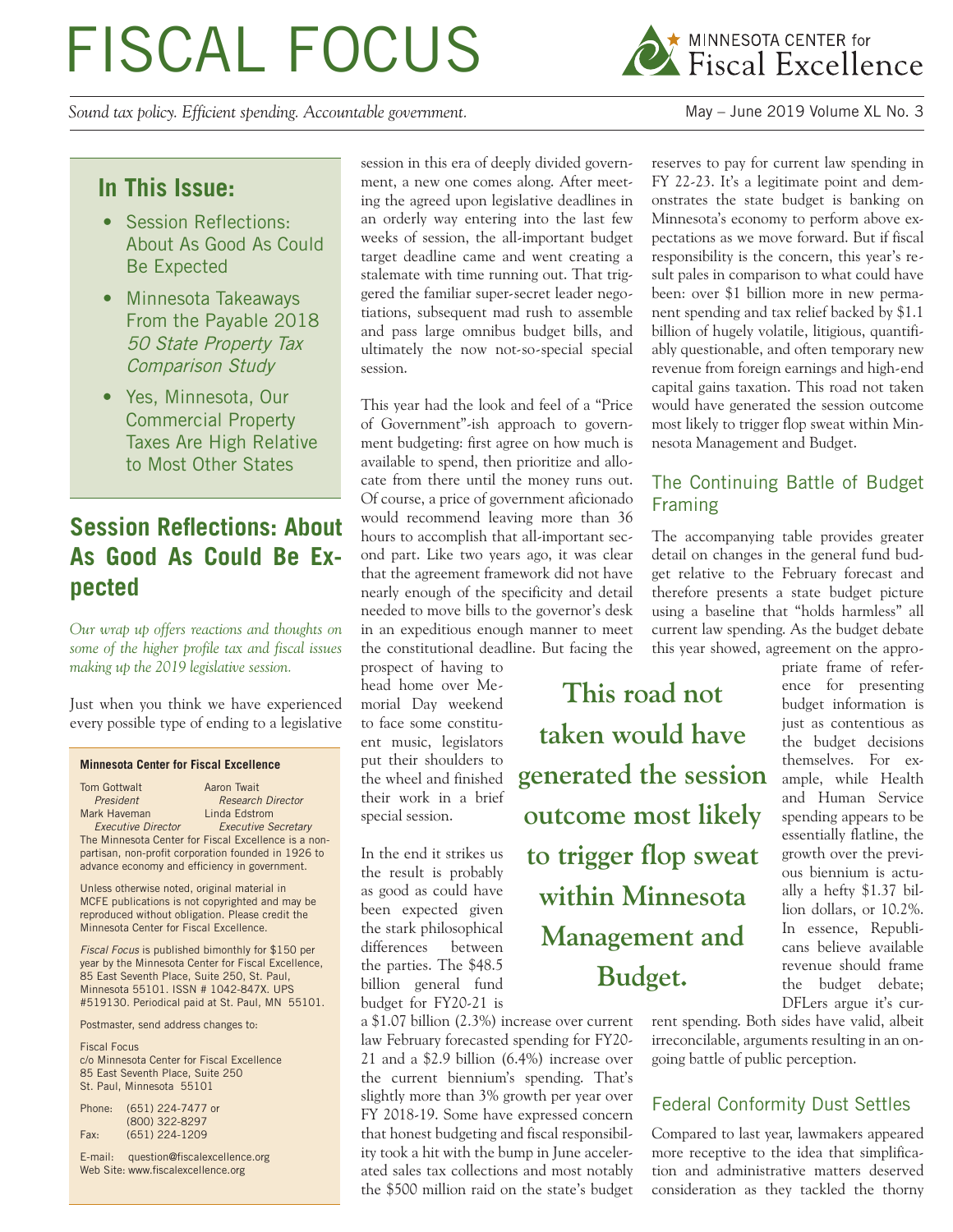#### **FY2020-21 General Fund Budget, February Forecast and As Enacted**

| <b>Budget Area</b>                         | FY 2020-21<br><b>Feb Forecast</b> | FY 2020-21<br><b>As Enacted</b> | <b>Enacted vs</b><br><b>Feb Forecast</b> |                |  |
|--------------------------------------------|-----------------------------------|---------------------------------|------------------------------------------|----------------|--|
|                                            |                                   |                                 | <b>Amount</b>                            | <b>Percent</b> |  |
| <b>Balance Forward</b>                     | 3,037,242                         | 3,079,806                       | 42,564                                   | 1.4%           |  |
| <b>Tax Revenues</b>                        | 46,061,695                        | 46,131,005                      | 69,310                                   | 0.2%           |  |
| Non-Tax Revenues                           | 1,510,714                         | 1,711,841                       | 201,127                                  | 13.3%          |  |
| Other Resources*                           | 368,767                           | 368,767                         |                                          |                |  |
| Subtotal - Current Resources               | \$47,941,176                      | \$48,211,613                    | \$270,437                                | 0.6%           |  |
| <b>Total Resources Available</b>           | \$50,978,418                      | \$51,291,419                    | \$313,001                                | 0.6%           |  |
| E-12 Education                             | 19,552,783                        | 20,113,272                      | 560,489                                  | 2.9%           |  |
| <b>Higher Education</b>                    | 3,255,828                         | 3,405,828                       | 150,000                                  | 4.6%           |  |
| Property Tax Aids and Credits              | 3,738,896                         | 3,840,757                       | 101,861                                  | 2.7%           |  |
| <b>Health and Human Services</b>           | 14,874,653                        | 14,739,455                      | (135, 198)                               | $(0.9\%)$      |  |
| Public Safety & Judiciary                  | 2,359,892                         | 2,490,366                       | 130,474                                  | 5.5%           |  |
| Transportation                             | 247,455                           | 331,475                         | 84,020                                   | 34.0%          |  |
| Environment                                | 324,229                           | 339,013                         | 14,784                                   | 4.6%           |  |
| Agriculture & Housing                      | 228,348                           | 287,853                         | 59,505                                   | 26.1%          |  |
| Jobs, Econ Dev, & Energy                   | 279,361                           | 299,531                         | 20,170                                   | 7.2%           |  |
| State Government & Veterans                | 1,089,749                         | 1,150,285                       | 60,536                                   | 5.6%           |  |
| Debt Service                               | 1,198,807                         | 1,182,796                       | (16, 011)                                | (1.3%)         |  |
| Capital Projects & Grants                  | 272,970                           | 272,970                         |                                          |                |  |
| <b>Estimated Cancellations &amp; Other</b> | (20,000)                          | 17,319                          | 37,319                                   | <b>NA</b>      |  |
| <b>Total Expenditures &amp; Transfers</b>  | \$47,402,968                      | \$48,470,920                    | \$1,067,952                              | 2.3%           |  |
| Cash Flow Account                          | 350,000                           | 350,000                         |                                          |                |  |
| <b>Budget Reserve</b>                      | 2,074,733                         | 2,074,733                       |                                          |                |  |
| <b>Stadium Reserve</b>                     | 98,389                            | 98,389                          |                                          |                |  |
| <b>Budgetary Balance</b>                   | \$1,052,328                       | \$297,377                       | ( \$754, 951)                            | (71.7%)        |  |

\* Includes dedicated revenues, transfers in, and prior year adjustments.

**Note:** Dollars in thousands, parentheses signify reductions.

**Note:** Budget areas organized by House committee structure.

**Source:** General Fund Tracking – 2019 – End of Session, Minnesota House Fiscal Analysis Department; calculations by MCFE.

issue of federal tax conformity. This is especially true on the individual income tax side as the state adopted full conformity with the federal government's higher standard deduction. On the business side, these matters took more of a back seat as tax revenue from base broadening was employed to provide the grease for the agreement. The federal conformity provisions the state adopted are projected to generate \$650 million in revenue for FY 20-21 from pass throughs and C-corps. Annoyances like the punt on full Section 179 conformity and the intellectual inconsistency with federal reform objectives (like the decoupling of immediate expensing with adopting the new limitations on net interest expense deductions) were casualties of the revenue raising and redistributional demands within the agreement.

It's been said there are two seasons in Minnesota: winter and road construction. There are also two tax policy seasons in Minnesota: creation/enactment and "Frequently Asked Questions." The Department of Revenue is undoubtedly gearing up for lots of practitioner demands for guidance, understanding and additional clarification regarding interpretation of and compliance with the tax bill. As one very simple example, various provisions in the tax bill are retroactive to previous tax years. Legislators understood this was going to cause issues and included language that essentially holds people who have filed harmless from the retroactivity. One question that practitioners have already raised is how to deal with returns for tax year 2018 that have not yet been filed. Do they file under the new revised law or under the old law and assume their returns will be adjusted? Additional federal guidance on TCJA provisions and some possible yet-to-be-recognized language fixes offer further potential administrative challenges. The political saga may be over, but some behind the scenes conformity-related drama is likely to continue.

From all indications, the source of Republicans' tax-related objections centered on the retention of the provider tax, not the conformity plan; the specifics of the federal conformity strategy itself appear to have had considerable bipartisan support. Yet it's difficult not to be a bit wistful of "what might have been" and our failure to take greater advantage of a rare window of opportunity to pursue more ambitious state tax reform geared toward cleaning up and improving the tax system relative to good tax policy principles.

#### Big Political Benefits from Relatively Small and Diffuse Economic Benefits

This session demonstrated how difficult it is to really move the needle on providing substantive tax relief from conformity base expansions absent bigger structural reforms. For example, the maximum benefit of the high-profile second tier rate cut (a \$361 million revenue reduction in FY 20-21) for a married-joint filer will be \$288 for tax year 2019. The relevant significance of this tax cut on household well-being is mitigated to some extent by the fact that this maximum benefit will accrue entirely to higher income filers whose taxable income maxes out in the third income tax bracket and can take full advantage of the second tier rate cut – between \$154,020 and \$269,010 for married-joint filers in 2019. (Legislators ensured little or no benefit would accrue to filers with income in the fourth tier by adjusting the fourth tier thresholds.) Based on the modeling underlying our income tax comparison study, we estimate the rate cut will yield about \$73 of income tax relief for married-joint filers with \$100,000 of income (near the median for couples) and two kids – or roughly \$6 per month. Similarly, the increased Social Security subtraction for the median married-joint senior filer income of \$75,000 reduces household income tax burdens \$32, or \$2.67 a month, at a cost to the state budget of \$9 million. The biggest household economic effect in this budget is almost certainly the \$100 increase in monthly MFIP benefits, the first such increase since 1986. That comes with a relatively modest \$43 million biennial price tag.

Even if the household economic impact of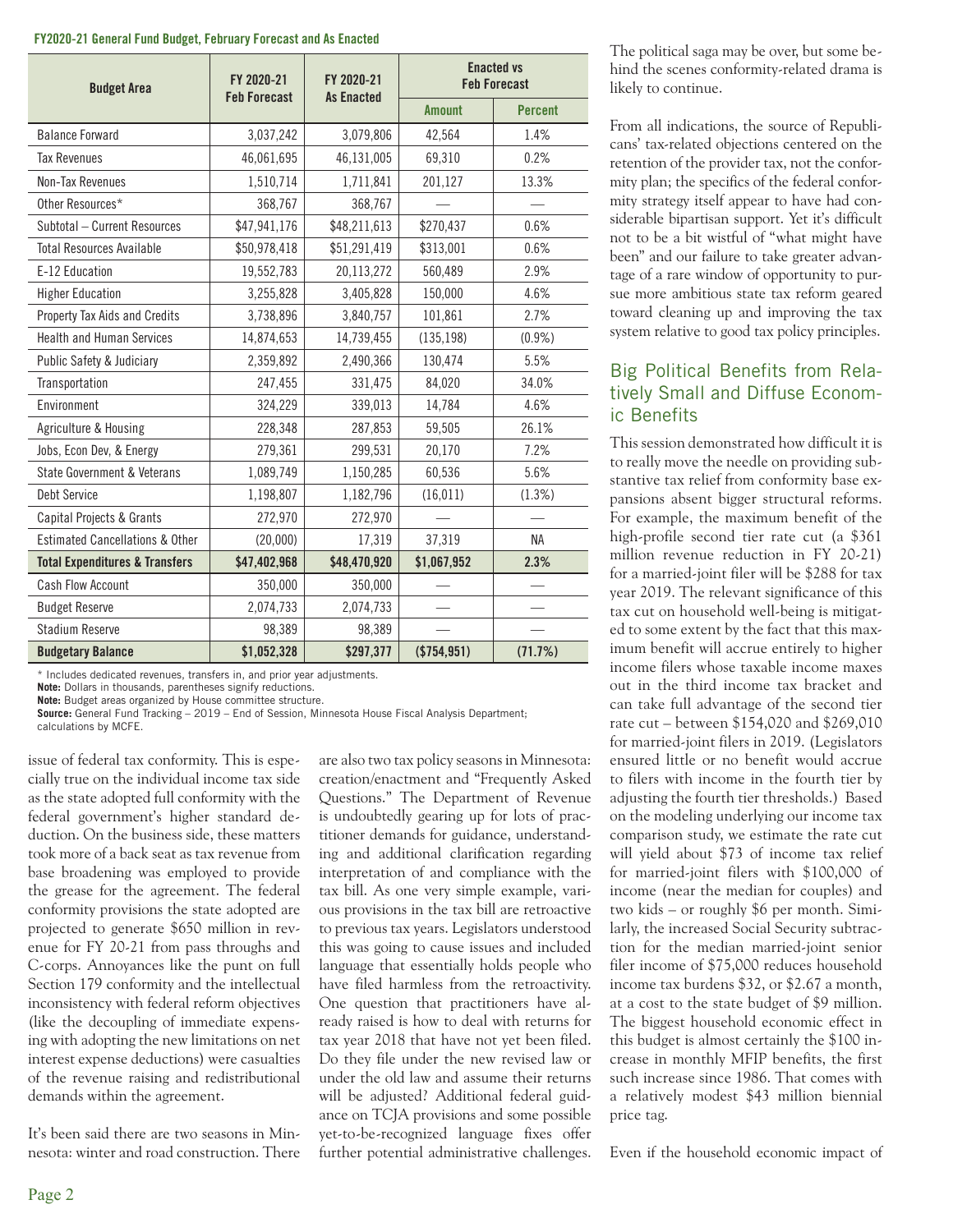tax relief is not that significant, the political returns from these decisions are substantial. Both sides have planted a flag on the all-important ground of having provided low and middle income tax relief.

#### The Uncertain Future of the State Gas Tax

It's difficult to put a finger on exactly what the primary objection to a gas tax increase was this year. Public polling showed state support for a 10 cent increase last year but opposition to an increase this year. Was it the sheer magnitude of the increase proposed by the DFL, which left ample room for negotiations but also framed the proposal itself as over-aggressive and out of touch? Was it the cognitive dissonance of raising this tax and other taxes in times of surplus? Was it the regressivity of the tax? Was it a concern that Minnesota's infrastructure development is plagued by what Bloomberg News has described as "inefficient project management, an inefficient government contracting process, and inefficient regulation" now plaguing U.S. infrastructure development?<sup>1</sup> Do the ample number of orange barrels and lane closures slowing traffic around the state suggest to taxpayers we can't handle more such investment at this time? Or was it state history showing how swiftly and decisively lawmakers can be punished at the ballot box for supporting a gas tax increase?

The likelihood is that all these and perhaps other factors contributed to its rejection. But what makes the gas tax debate a bit of a head-scratcher is that the tax itself functions as the platonic ideal of how taxes should work in the eyes of many citizens. It's a benefits tax implicitly offering a high degree of fairness (those who use the service pay for it) along with 100% certainty that every dime collected is dedicated to roads and bridges, an area which most Minnesotans seem to believe needs attention. Moreover, consider the following:

• In today's dollars the current gas tax is actually one cent lower than it was in 1925 when legislators first enacted a 2 cent per gallon tax. It's about half what it was in 1949 in real terms and 15% less than what is was after the tax rate was last increased in 2008.<sup>2</sup>

- When the gas tax was last increased, gasoline and motor oil comprised a 5.6% share of expenditures for Midwestern consumers. As of 2017 it represented a 3.4% share.
- As a percent of the average nationwide price of gas, Minnesota's gas tax rate is at or below historical lows, with the exception of the 1970s-era Arab oil embargo and the 2000s-era melt-up in gas prices.
- If the gas tax had been increased by \$.01 every year after the last increase in 2008, we estimate the state would have put roughly a \$1.7 billion dent in road and bridge needs. And under this scenario, the average car/SUV driver consuming 600 gallons of gas per year would be paying about \$60 more per year in gas taxes today than over a decade ago, or 16 cents more per day.

All this suggests public perception of the tax is somewhat skewed, a conclusion echoed by a paper presented at the annual conference of the National Tax Association<sup>3</sup> a few years ago. Researchers found most people greatly overestimate how much they pay in fuel taxes. Half of survey respondents overestimated the magnitude of fuel taxes paid by *at least a factor of five*. Seventy-five percent overestimated the amount by at least a factor of three. Subsequent analysis showed that these misperceptions strongly influenced their views regarding support for more road and bridge revenue.

This suggests the future of highway finance will be influenced as much by misperception as principle or ideology – indicating that an investment in educating citizens may be deserved. However, in today's social media era with the confirmation bias and "fake news" accusations embedded in it, educational efforts have often become as difficult as passing a tax bill itself.

One thing we do know: Minnesota is now in the minority of states with respect to its gas tax policy. According to information provided by the Brookings Institute, thirty-four states have increased their gas taxes in the last six years. Moreover, several states also apply general sales taxes at the state or local level in addition to their gasoline excise tax. With competition within the general fund guaranteed to increase, the pressure on Minnesota to join other states in raising its gas tax is not likely to go away.

#### State/Local Relationship: Welcome Support for Spending Omitted from the Op-Eds

This year, at long last, city and county officials achieved an elusive policy goal: the restoration of the Local Government Aid (LGA) and County Program Aid (CPA) appropriations to their previous highest historical levels (2002). The purchasing power of this aid has certainly decreased over the intervening years, but the infusion of new general purpose money (\$30 million more per year for both counties and cities) is undoubtedly a welcome development.

On the other hand, the failure of another proposal suggests that state government gives with one hand and takes with the other. Since 1997, local government's primary pension plan, PERA General, has received nearly \$14 million in state aid annually to defray some of the costs employers (i.e., local governments) would otherwise be expected to make. A bill was proposed this year to lengthen the sunset date for the aid from June 30, 2020 to the earlier of June 30, 2048, or the year after PERA General achieves fully funded status. That provision was a casualty of the negotiated budget agreement. Local governments won't feel the pain now since it will be difficult for PERA to recoup that \$14 million from them. But as an aging population puts pressure on the state's pension funds, at some point local governments might wish that 23 cents of every new LGA and CPA aid dollar given out this year (\$14 million of \$60 million) had been directed instead to local government pension support.

In fact, higher state aids to local governments have been subsidizing higher underthe-radar spending for years. As a prime example: in 2019 cities are receiving \$109 million in additional LGA and counties are receiving \$73 million in additional CPA relative to 2011 (even before the additional \$60 million in the 2019 tax bill kicks in) for a combined total aid increase of \$182 million annually. Since 2011 employer contribution rates for PERA General and PERA Police and Fire have increased 0.25% and 2.55%, respectively. Based on FY 2019 projected payroll the additional cost for local

<sup>&</sup>quot;The U.S. Has Forgotten How to Do Infrastructure" Bloomberg, May 27, 2017

<sup>2</sup> Based on change in CPI.

<sup>3</sup> "Perception of Gasoline Taxes and Driver Cost: Implications for Highway Finance" Fischer and Wassmer, 107th Annual Conference of the National Tax Association, 2014.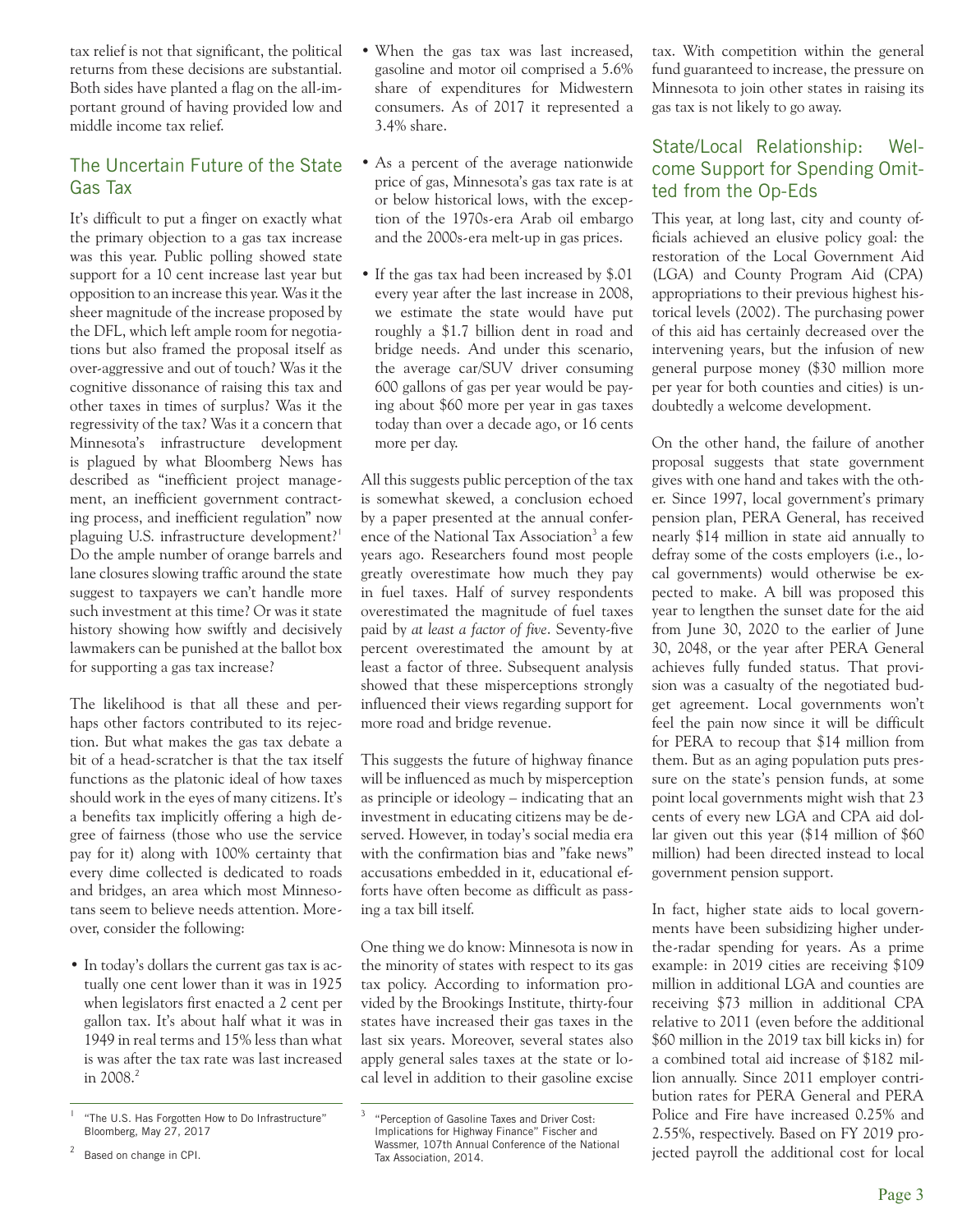governments from the higher rates totals \$41.43 million for FY 2019. Divide that total by \$182 million in increased aid for 2019 relative to 2011 and you get… 23 cents on the dollar.

So at a time when the State Board of Investment has been routinely blowing away its investment return targets during much of the longest bull run market in history, the equivalent of nearly 25 cents of every new dollar of local government general purpose aid has needed to be redirected out of local service delivery and into pension support. It's worth keeping in mind next time the litany of essential services only made possible by LGA graces your editorial pages.

#### It Lives

There are two things we know about the provider tax: 1) it's the type of broad base, low rate tax that public finance wonks generally applaud; and 2) that didn't matter to Republicans who were really upset by its preservation. News reports suggested the challenge of putting together an HHS budget without it proved rather daunting. That shouldn't surprise anyone, especially with several hundred million in Medical Assistance spending poised to parachute into the General Fund if the projections about the Health Care Access Fund's future without the provider tax were to come true. That's a potential general fund competition / demographic combo even the most confident lobbyist should want no part of. Whether one likes it or not, the provider tax in its slightly diminished form probably can't be eliminated until some spending or revenue reform is found to avoid the hole in the state budget its repeal would leave behind.

This year's compromise provides much

**Selected Property Tax Study Results, Payable 2018**

more than a state budget for the next two years. It also sets the stage politically for the 2020 elections as both sides will now retreat to their respective corners. In electing a full slate of representatives and senators, Minnesotans will be choosing between two starkly different visions of state tax and spending policies to guide the state's future. Whether that yields a distinct direction or another slog of future compromise remains to be seen.

# **Minnesota Takeaways From the Payable 2018 50 State Property Tax Comparison Study**

*Forthcoming results from the Payable 2018 report will show 2017 state general tax changes had an impact while homeowners remain solidly average.*

The 2019 edition (covering 2018 taxes payable) of the *50-State Property Tax Comparison Study* – our joint effort with the Lincoln Institute of Land Policy, will be released shortly and available on the Lincoln Institute's website in the near future. As a preview, we offer a look at the latest Minnesota findings.

This year represents the 19th edition of the report, which dates back to taxes payable 1995. For readers who aren't familiar with this flagship study of ours, the report examines property taxes on homestead, commercial, industrial and apartment properties with specific values located in the largest city in each state<sup>4</sup> (i.e. "urban cities"), in a comparable rural city in each state, and in the largest 50 cities in the country. States

and localities often treat different types of property differently: with variations in tax rates, exemptions, or assessment ratios, for example. Our study controls for these and other effects to compare effective tax rates – taxes relative to property values – to provide the most meaningful comparison of property taxes between these cities.

#### Minnesota Results: Homeowners Still Average; A Respite for Businesses

One major theme that remains unchanged since the mid-oughts continues to be the relative affordability of homeowners' property taxes. The 1.33% effective tax rate on a median-valued Minneapolis home is once again below average – for the 12th time in the last 15 years. Good data on median home values in rural areas doesn't go back quite as far, but Glencoe checks in once again this year with a tax rate on the median-valued home that is near the national average. Complaints about property tax burdens notwithstanding, these results should not be surprising given the combined effects of Minnesota's property tax classification scheme and the homestead value exclusion. It's important to recognize the state's income tested property tax refund program and special refund program targeting homeowners with large year on year increases are not included in these results. Given their relative generosity state rankings would almost certainly be further reduced if they were.

However, another long-term trend – the relatively high burdens Minnesota's property tax

<sup>4</sup> Since property tax systems in Chicago and New York City differ substantially from the systems applying to other cities in their states, the study also includes Aurora, IL and Buffalo, NY for a total of 53 urban cities.

| <b>Property</b><br>Type | <b>Market Value of</b><br><b>Real Property</b> | Ranking<br>(Change From 2017) |              | <b>Effective</b><br><b>Tax Rate</b> |              | Tax Above/(Below)<br><b>National Average</b> |              |
|-------------------------|------------------------------------------------|-------------------------------|--------------|-------------------------------------|--------------|----------------------------------------------|--------------|
|                         |                                                | <b>Urban</b>                  | <b>Rural</b> | Urban                               | <b>Rural</b> | <b>Urban</b>                                 | <b>Rural</b> |
| Home                    | \$300,000                                      | $24$ (-)                      | $21 (+1)$    | 1.36%                               | 1.49%        | (6.6%)                                       | $+5.6%$      |
| Home                    | Median ( $ETR$ )*                              | $23 (-)$                      | $22$ (-      | 1.33%                               | 1.24%        | $(7.8\%)$                                    | $(7.7\%)$    |
| Commercial              | \$1.000.000                                    | $12(-4)$                      | $6(-4)$      | 2.61%                               | 2.64%        | $+34.2%$                                     | $+51.6%$     |
| Industrial (50% real)#  | \$1.000.000                                    | $20(-3)$                      | $13(-7)$     | 1.54%                               | 1.59%        | $+8.5%$                                      | $+23.4%$     |
| Industrial (40% real)^  | \$1,000,000                                    | $27(-4)$                      | $15(-4)$     | 1.23%                               | 1.27%        | $(4.8\%)$                                    | $+8.9%$      |
| Apartment               | \$600,000                                      | $19 (+3)$                     | $22 (+4)$    | .64%                                | 1.84%        | (2.3%)                                       | $+12.3%$     |

\* Median value for Minneapolis was \$250,400, per Census Bureau's *American Community Survey*

\* Median value for Glencoe was \$127,800, per Census Bureau's *American Community Survey*

# Where 50% of the total \$2 million parcel value is land and buildings (real property)

^ Where 40% of the total \$2.5 million parcel value is land and buildings (real property)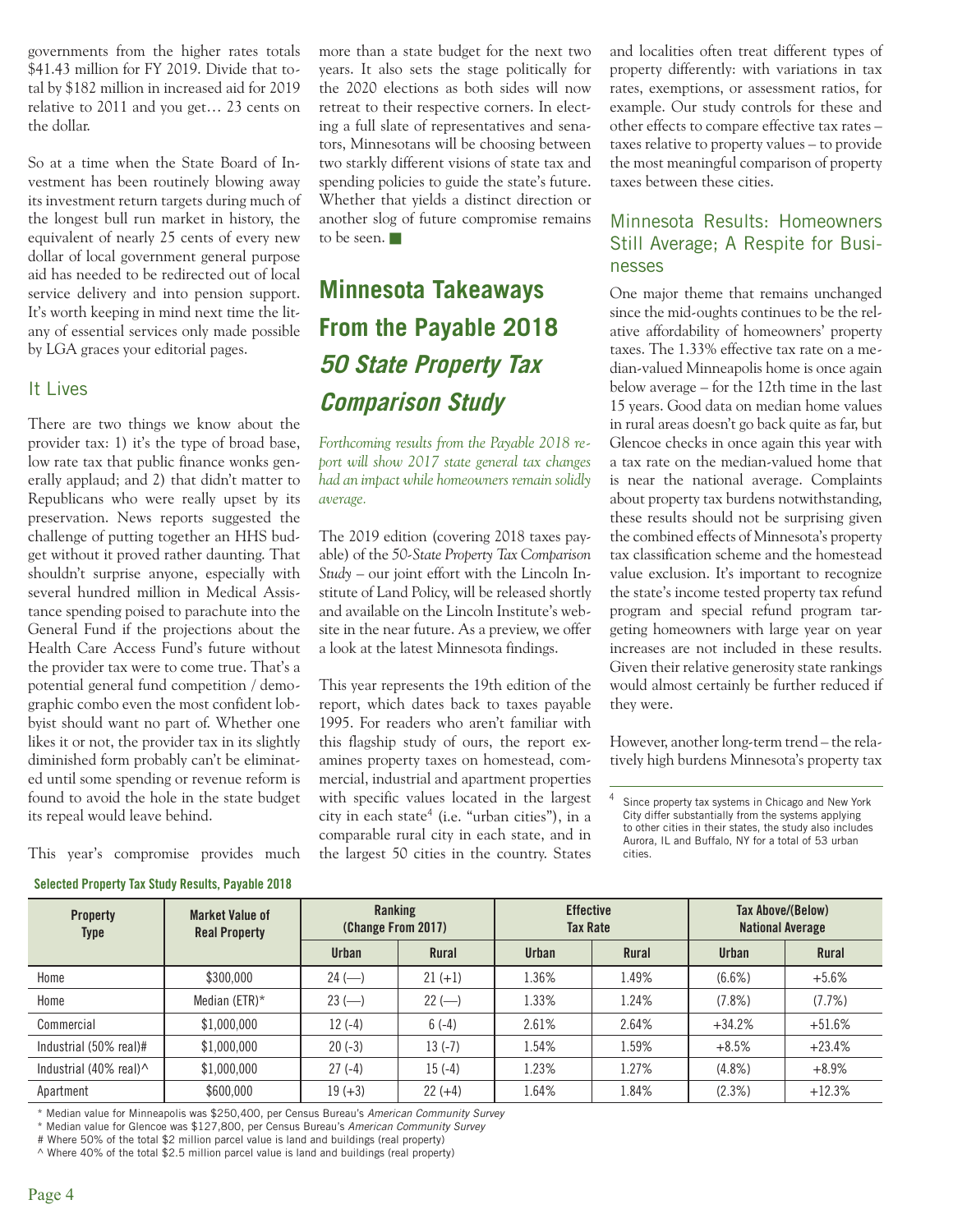system places on business property – especially commercial parcels – are finally seeing some change. Commercial property tax burdens (i.e. office space) have been higher for years across Minnesota – both in our urban rankings, where a \$1 million-valued property ranked in the top ten nationally between Payable 2010 and Payable 2017 – and in our rural rankings, where Glencoe's \$1 million commercial property ranked second for six consecutive years prior to this edition of the

study. However, the \$100,000 exemption from the state general levy on businesses and cabins and the freeze in the levy itself seem to be yielding relative affordability benefits. As the table indicates, the rankings for both Minneapolis and Glencoe have both dropped four spots for Payable 2018, with Minneapolis moving out of the top ten altogether. Perhaps more importantly, Glencoe has moved from 89% above the

study average for a \$1 million commercial property – near if not at outlier status – to 52% above average. It's an indicator of the influential role the state general levy plays in Minnesota's property tax competitiveness and affordability.

Industrial (i.e., manufacturing) property also received similar relief, although its competitive position has always been much better relative to commercial parcels. The state's rankings for industrial properties are lower than those for commercial parcels because these types of properties with their higher levels of personal property (mainly machinery and equipment, inventories, and fixtures/office furniture) benefit much more from Minnesota's blanket exemption of personal property than commercial properties do. However, as our accompanying article in *Fiscal Focus* demonstrates, it's important not to overstate the value this blanket exemption provides – even for manufacturers.

Minnesota was an early adopter of exempting business personal property and has reaped competitive benefits from it as reflected in past national "model firm" tax comparison studies which ranked Minnesota as having one of the lowest effective property tax rates in the nation for capital intensive manufacturing. This edge, however, has eroded over time. Another theme we have tracked over the years is the nationwide movement toward exempting personal property from taxation – through either a blanket exemption or a local option. In 1995, 39 states taxed personal property in some form. Since then, 9 of those states have either enacted an exemption for a fixed amount of personal property value or increased the amount of an

> existing exemption; six states or locations have exempted at least one type of personal property (usually manufacturing machinery and equipment), and Ohio has exempted personal property completely. Assuming this trend continues, any competitive edge Minnesota's personal property tax exemption offers will continue to erode, and other structural features like the state general levy will take on greater influence.

**The relatively high burdens Minnesota's property tax system places on business property – especially commercial parcels – are finally seeing some change.**

> Minnesota's business property owners continue to subsidize homeowner and renter property taxes in a meaningful way. The local-only property tax rate on \$1 million commercial land and buildings in Minneapolis (without the state general levy) is 1.79 times higher than the property tax rate on a median-valued home. Business subsidization of homeowner property taxes is not unique to Minnesota; In 42 of the 53 urban cities in the study the property tax system gives some sort of preferential treatment to homeowners. Nationwide, the most common cause for preferential treatment is a homeowner-specific exemption or credit (29 locations), with differentials in assessment ratios and nominal tax rates creating preferential treatment in 16 and 14 locations, respectively. In five locations that have parcel-specific provisions that limit growth in assessed value (such as California's Prop 13), the assessment limitations have been structured in a way that advantages homeowners over businesses.

> On average, effective tax rates (local taxes only) on commercial properties are 1.66 times higher nationwide than on medianvalued homes – but Minnesota's subsidies

are above average and deliver significant benefits to homeowners. Last year our partners at the Lincoln Institute calculated that, if the tax base in Minneapolis were changed so that the differential in homestead and commercial rates was at the national average, taxes on the median valued home would be \$455 – or 14% – higher. We expect a similar result for payable 2018.

#### Regional competitiveness/affordability findings

Minnesota faces some challenges when it comes to regional competitiveness and affordability with respect to rural business taxes. If we look at medium-and highervalued properties at locations across the upper Midwest (Illinois, Iowa, Michigan, Minnesota, North Dakota, South Dakota, and Wisconsin), Minneapolis' property taxes are, at least for Payable 2018, rather competitive. Burdens range from 9% below the regional average for a \$1 million industrial property (60% personal property) to 1% above the average for a \$25 million commercial property. But Glencoe's taxes range from 22% above the regional average for a \$1 million industrial property (60% personal property) to 28% above for a \$25 million industrial parcel (50% personal property). Given Minnesota's trademark instinct to install progressive taxation, with a twotier property tax structure for commercial and industrial property taxes it should not be surprising that higher valued properties are at the greatest disadvantage when compared to other states.

Minneapolis offers an advantage over four upper Midwestern locations at the \$1 million and \$25 million level for commercial and industrial properties: Detroit, Des Moines, Chicago, and Aurora (IL) and has roughly equivalent taxes to those found in Milwaukee. Glencoe has the second highest property taxes in the region at those values for both commercial and industrial properties, behind Manistique, Michigan. But the differences between Minnesota and both Dakotas are stark, in no small part because they, along with Iowa and Illinois, also fully exempt personal property from taxation.

As we have mentioned already, for business and cabin properties Minnesota's property tax is not purely a local issue. The state general levy was set at \$784.6 million for taxes payable in 2018 – a reduction from previous years since the state lowered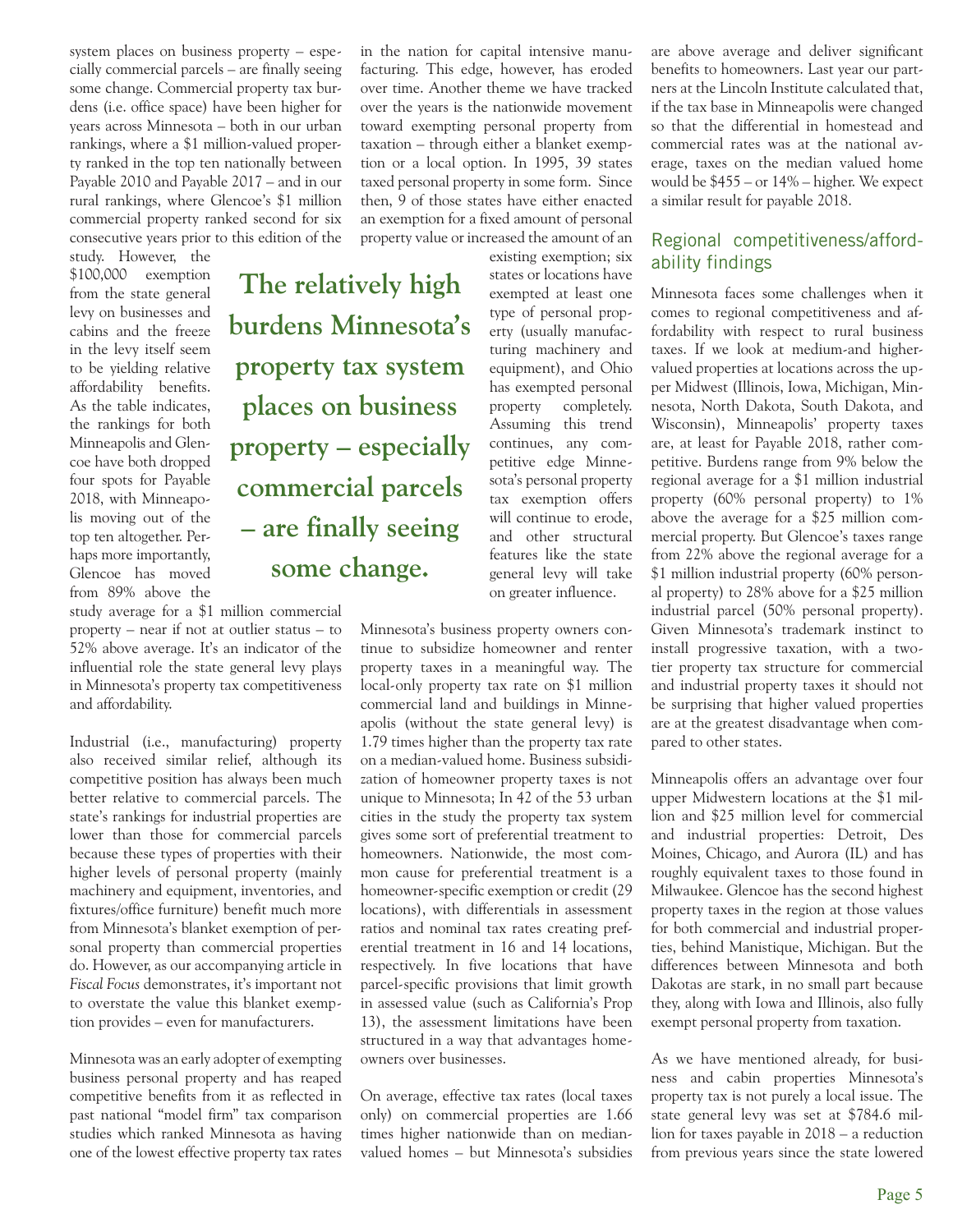**Effects of State General Levy on Minnesota Regional Competitiveness for \$1 Million-Valued Commercial Property, Payable 2018**

| <b>Urban Cities</b>       |                  |                    |                     |                    |                                   |                    |
|---------------------------|------------------|--------------------|---------------------|--------------------|-----------------------------------|--------------------|
|                           | <b>Total Tax</b> |                    | <b>Rank (of 53)</b> |                    | <b>Tax vs Regional</b><br>Average |                    |
|                           | <b>With SBT</b>  | <b>Without SBT</b> | <b>With SBT</b>     | <b>Without SBT</b> | <b>With SBT</b>                   | <b>Without SBT</b> |
| <b>Minneapolis, MN</b>    | \$31,273         | \$23,884           | 12                  | 24                 | (3%)                              | (24%)              |
| Chicago, IL               | 42.623           | 42.623             | 3                   | 3                  | 32%                               | 36%                |
| Aurora, IL                | 40.021           | 40.024             | 5                   | 5                  | 24%                               | 28%                |
| Des Moines, IA            | 37,465           | 37,465             | 6                   | 6                  | 16%                               | 20%                |
| Detroit. MI               | 45.943           | 45.943             | $\overline{2}$      | 2                  | 43%                               | 47%                |
| Fargo, ND                 | 11.625           | 11.625             | 49                  | 49                 | (64%)                             | (63%)              |
| Sioux Falls, SD           | 16,101           | 16,101             | 37                  | 37                 | (50%)                             | (49%)              |
| Milwaukee, WI             | 32,735           | 32,735             | 9                   | 9                  | 2%                                | 5%                 |
| <b>Upper Midwest Avg.</b> | \$32,223         | \$31,728           |                     |                    |                                   |                    |

| <b>Rural Cities</b>       |                  |                    |                                       |                |                                   |                    |
|---------------------------|------------------|--------------------|---------------------------------------|----------------|-----------------------------------|--------------------|
|                           | <b>Total Tax</b> |                    | Rank (of 50)                          |                | <b>Tax vs Regional</b><br>Average |                    |
|                           | <b>With SBT</b>  | <b>Without SBT</b> | <b>Without SBT</b><br><b>With SBT</b> |                | <b>With SBT</b>                   | <b>Without SBT</b> |
| Glencoe, MN               | \$31,713         | \$24.612           | 6                                     | 22             | 23%                               | (1%)               |
| Galena, IL                | 25,035           | 25.035             | 19                                    | 18             | (3%)                              | 1%                 |
| Hampton, IA               | 25,091           | 25,091             | 18                                    | 17             | (3%)                              | 1%                 |
| Manistique, MI            | 35,306           | 35.306             | $\overline{2}$                        | $\overline{2}$ | 37%                               | 43%                |
| Devils Lake, ND           | 13,334           | 13.334             | 39                                    | 39             | (48%)                             | (46%)              |
| Vermillion, SD            | 22,645           | 22.645             | 25                                    | 25             | (12%)                             | (9%)               |
| Rice Lake, WI             | 27.364           | 27.364             | 11                                    | 10             | 6%                                | 10%                |
| <b>Upper Midwest Avg.</b> | \$25,784         | \$24,770           |                                       |                |                                   |                    |

the levy in 2017 in conjunction with the \$100,000 exemption to prevent any burden shifting that would otherwise result. The state's encroachment into what is generally seen across the country as a revenue source belonging to local governments has competitiveness implications for Minnesota's business property owners and their tenants. Eliminating the state general levy and restoring the property tax to its historical local finance role would reduce burdens on commercial and industrial properties in Minneapolis and Glencoe by around 20% to 25%. The table demonstrates the effects of eliminating the tax on a \$1 million commercial property. In both cases competitiveness improves markedly, with the tax in Minneapolis falling from 3% below the regional average to 24% below and the tax in Glencoe falling from 23% above the regional average to 1% below average.

The enactment of another \$50 million reduction in the state general levy this session will further reduce the relative affordability and competitive property tax disadvantages Minnesota's businesses – particularly commercial enterprises – face. In debates about the state general levy, it's often overlooked that the ability to lower it was an intended policy design feature. Architects wanted to make future policy discussions on interstate business property tax competitiveness and affordability a state policy (and budget) issue rather than a local government issue. The idea was if this was a concern the governor and legislators could use the state general tax as a "relief valve" and dial down the levy accordingly rather than adjust classification rates with all the accompanying local burden shifting and political stress this creates.

In considering the fate of the state general levy, that policy purpose needs to be weighed against other policy considerations like the impacts of the state's intrusion into local government's primary tax base and the stability of the state tax system. As general fund competition for Local Government Aid and County Program Aid dollars only increases, the protection and preservation of a tax base that local governments can call their own will likely become ever more important. It's a tension that will influence property tax debates for many years to come.

# **Yes, Minnesota, Our Commercial Property Taxes Are High Relative to Most Other States**

*Rehashed, rewarmed criticism of our* 50 State Study *still doesn't change the fact Minnesota's business property tax rankings are deserved.*

Minnesota's traditionally high business property tax rankings – and the role of the state general tax in contributing to those high rankings – have long been a political obstacle for policy advocates seeking to maintain or increase the property taxes businesses pay. As a result, over the last 20 years advocacy groups have delved deep into the methodology we employ in the *50 State Property Tax Comparison Study* we copublish with the Lincoln Institute of Land Policy – the nation's premier land policy research organization – to raise questions and cast doubt about the accuracy and legitimacy of our Minnesota business property tax findings.

The latest such effort was included in report commissioned this year on property taxes and E-12 finance by the Minnesota Rural Education Association (MREA). In its review of state property tax rankings, the MREA report argues that the findings included in the *50 State Study* do not capture the diversity and reality of Minnesota business property tax burdens cautioning, "in regard to business property tax rankings, the best approach may be to acknowledge what we do not know, rather than pretend we know more than we do." What's clear to us from a review of the MREA report is that criticisms of our study are based on things the authors do not seem to know – or choose to ignore – about property tax systems across the nation.

#### Here We Go Again

For over two decades criticism of the *50 State Study* findings has centered on the same two issues. The first is that the choice of Minnesota cities used for "urban" and "rural" comparison purposes (Minneapolis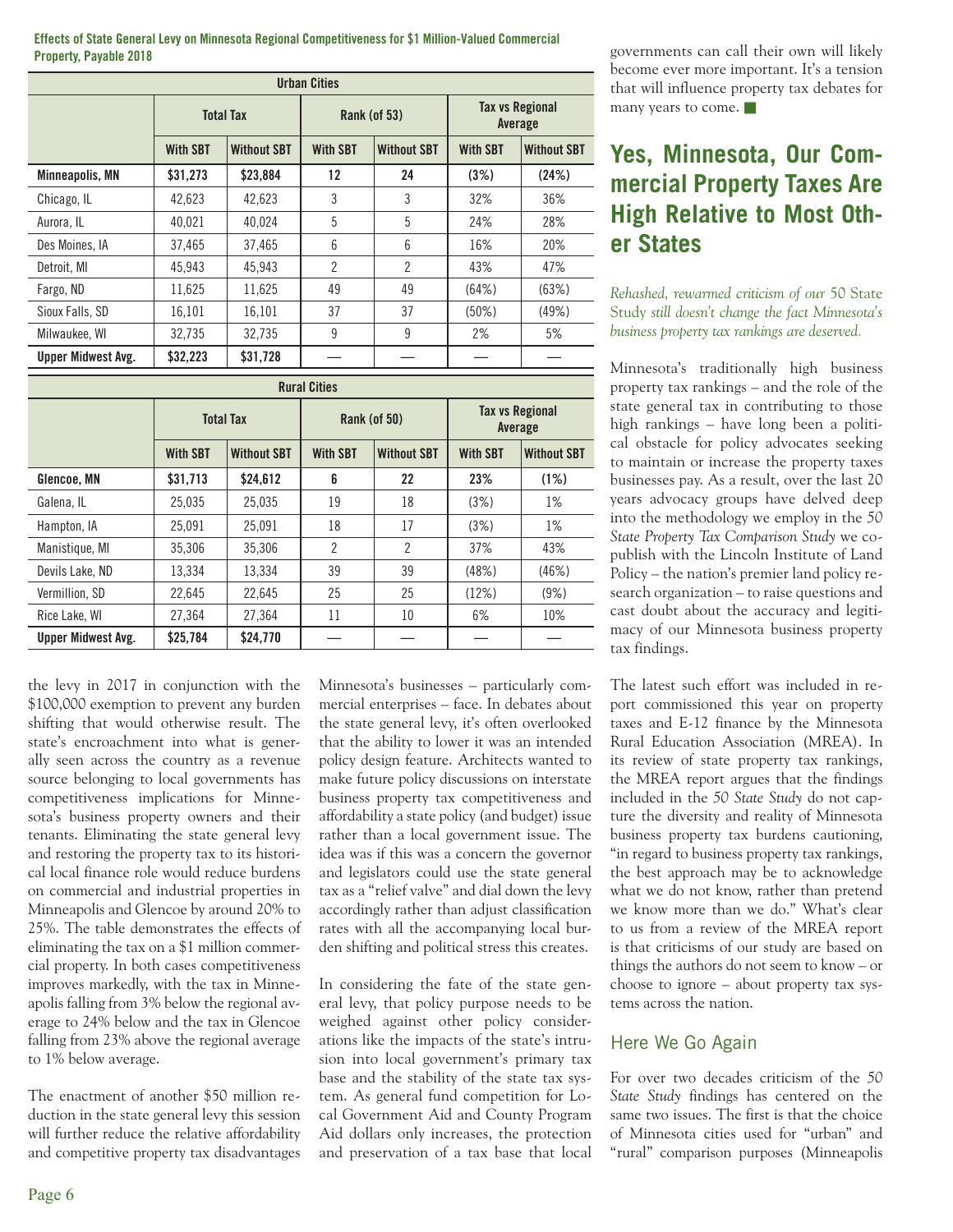and Glencoe<sup>5</sup> respectively) are not representative of business property taxation in the state. Researchers point out the tax rates for both these communities are high relative to their urban and rural "peers" in Minnesota. The problem with this argument is that it combines a misrepresentation of the study's comparison intent with either a willful omission or gross misunderstanding of key issues affecting property tax rankings.

Since its inception, the *50 State Study* has been designed to enable national comparisons among the largest cities in each state – not an urban center relative to its own municipal neighbors. The criticism that Minneapolis' tax rate is high relative to its own suburbs is irrelevant.

The more interesting aspect of this criticism concerns rural rankings. That's because the choice of a specific city from among an eligible pool might appear to have potentially profound implications on national rankings. Indeed, the MREA report indicates – correctly – that Glencoe's net tax capacity (NTC) tax rate is on the high side compared to all the other Minnesota cities that meet the criteria for potential inclusion in the study. (Although at 15% higher than the average we would question whether this demonstrates the sort of outlier status that the MREA report suggests.)

So how does our choice of Glencoe instead of any other potential Minnesota rural city candidates<sup>6</sup> affect the study findings? The accompanying table provides the answer for tax year 2016, which was the basis of the MREA report. As the right-most column in the table shows, 11 of these 25 cities would rank second nationally in that edition of

Note that the MREA report asserts that 27 cities in Minnesota could qualify as the state's rural representative in our 50-State Study. We dispute that finding; based on our methodology the number is 25. As our 50 State Study indicates, cities must be located in a county that scores a "6" or "7" on the U.S. Department of Agriculture's Rural Urban Continuum Codes classification scheme (https://www. *ers.usda.gov/data-products/rural-urban-continuumcodes/.aspx*). The most recent such codes, from 2013, show 34 Minnesota counties classified with a "6" or "7". 25 of the 34 county seats meet our population criteria (between 2,500 and 10,000) and therefore constitute the eligible population. It is unclear to us how the MREA report arrives at 27 cities; nor does the report list what those cities might be.

| Property Tax Burdens on \$1 Million Commercial Property, Payable 2016, Rural Minnesota Cities Eligible for |  |
|------------------------------------------------------------------------------------------------------------|--|
| MCFE-Lincoln Institute Property Tax Comparison Study                                                       |  |

|                            | <b>Effective</b>                  |        | Rank                |                         |  |
|----------------------------|-----------------------------------|--------|---------------------|-------------------------|--|
| City                       | <b>Net Tax</b><br><b>Tax Rate</b> |        | <b>Of MN Cities</b> | 50-State                |  |
| Waseca                     | 3.805%                            | 45,657 | $\mathbf{1}$        | 1                       |  |
| Mora                       | 3.700%                            | 44,395 | $\overline{2}$      | $\overline{2}$          |  |
| St. James                  | 3.462%                            | 41,541 | $\overline{3}$      | $\overline{2}$          |  |
| Windom                     | 3.343%                            | 40,119 | 4                   | $\overline{2}$          |  |
| Roseau                     | 3.248%                            | 38,975 | 5                   | $\overline{2}$          |  |
| Pine City                  | 3.218%                            | 38,611 | 6                   | $\overline{2}$          |  |
| Montevideo                 | 3.169%                            | 38,030 | $\overline{7}$      | $\overline{2}$          |  |
| Litchfield                 | 3.138%                            | 37,650 | 8                   | $\overline{2}$          |  |
| <b>Redwood Falls</b>       | 3.121%                            | 37,449 | 9                   | $\overline{2}$          |  |
| Wadena                     | 3.062%                            | 36,745 | 10                  | $\overline{2}$          |  |
| Glencoe                    | 3.008%                            | 36,093 | 11                  | $\overline{\mathbf{2}}$ |  |
| Long Prairie               | 2.951%                            | 35,409 | 12                  | $\overline{2}$          |  |
| Pipestone                  | 2.917%                            | 35,005 | 13                  | 3                       |  |
| <b>Blue Earth</b>          | 2.876%                            | 34,515 | 14                  | $\overline{3}$          |  |
| Park Rapids                | 2.844%                            | 34,125 | 15                  | $\sqrt{4}$              |  |
| <b>Two Harbors</b>         | 2.827%                            | 33,925 | 16                  | $\overline{4}$          |  |
| <b>Little Falls</b>        | 2.777%                            | 33,321 | 17                  | 5                       |  |
| <b>International Falls</b> | 2.776%                            | 33,306 | 18                  | 5                       |  |
| <b>Thief River Falls</b>   | 2.712%                            | 32,543 | 19                  | $6\,$                   |  |
| <b>Morris</b>              | 2.658%                            | 31,897 | 20                  | $\overline{7}$          |  |
| Benson                     | 2.621%                            | 31,455 | 21                  | $\overline{7}$          |  |
| Breckenridge               | 2.525%                            | 30,300 | 22                  | $\overline{7}$          |  |
| <b>Detroit Lakes</b>       | 2.158%                            | 25,891 | 23                  | 12                      |  |
| Luverne                    | 2.033%                            | 24,398 | 24                  | 21                      |  |
| Jackson                    | 1.868%                            | 22,417 | 25                  | 25                      |  |

Note: Property tax data courtesy of the Minnesota Department of Revenue; calculations by MCFE.

the *50 State Study* – by far the most common result. The city with the median tax burden – Pipestone – would rank 3rd if used instead of Glencoe. 18 of the cities – nearly 75% – would rank in the top 5, and 22 of the 25 – nearly 90% – would rank in the top 7. In short, while minor adjustments to state rankings might ensue from a change in rural cities, the primary findings and conclusions would not, unless we actually *did* use an outlier.

So what explains these results and what is missing from the MREA's analysis?

• **Referendum tax rates.** Stunningly, especially for a study that spotlights E-12 education finances commissioned by an education advocacy group, the MREA report completely leaves out any mention of referendum tax rates. Had the analysis included this information, readers of the MREA report would have learned that Glencoe had a relatively low referendum

tax rate for payable 2016 – ranking 18th of the 25 eligible cities, or 17% below the average. Glencoe's lower referendum tax rates work to offset the relatively high NTC tax rates the MREA report only mentions.

• **Assessment quality.** Even more significantly, the MREA report also fails to account for assessment quality – unlike our *50 State Study*. The Department of Revenue measures assessment quality annually through the use of sales ratio studies<sup>7</sup>, which according to the Department "com-

It is also important to recognize that continuity over time for a national investigation is an important consideration in selecting a representative city. Our choice of Glencoe was done in consultation with the Department of Revenue many years ago in identifying an "average" rural city and as our analysis in this article shows, nothing has evolved over time to warrant reconsideration of this choice.

<sup>7</sup> The Department's *2015 Sales Ratio Study*, which applies to the valuations used to determine payable 2016 property taxes, only reports class-specific sales ratio data for a city or county if there were six or more sales of that type of property. Some of these 25 counties did not meet the six-sale threshold for commercial property, and no sales ratio was reported for 2016. For these counties, we used the average sales ratio for 2014-2018. In four counties, no commercial sales ratios were reported for any of the five years between 2014 and 2018. In those cases, we assume the sales ratio is the average for all other counties.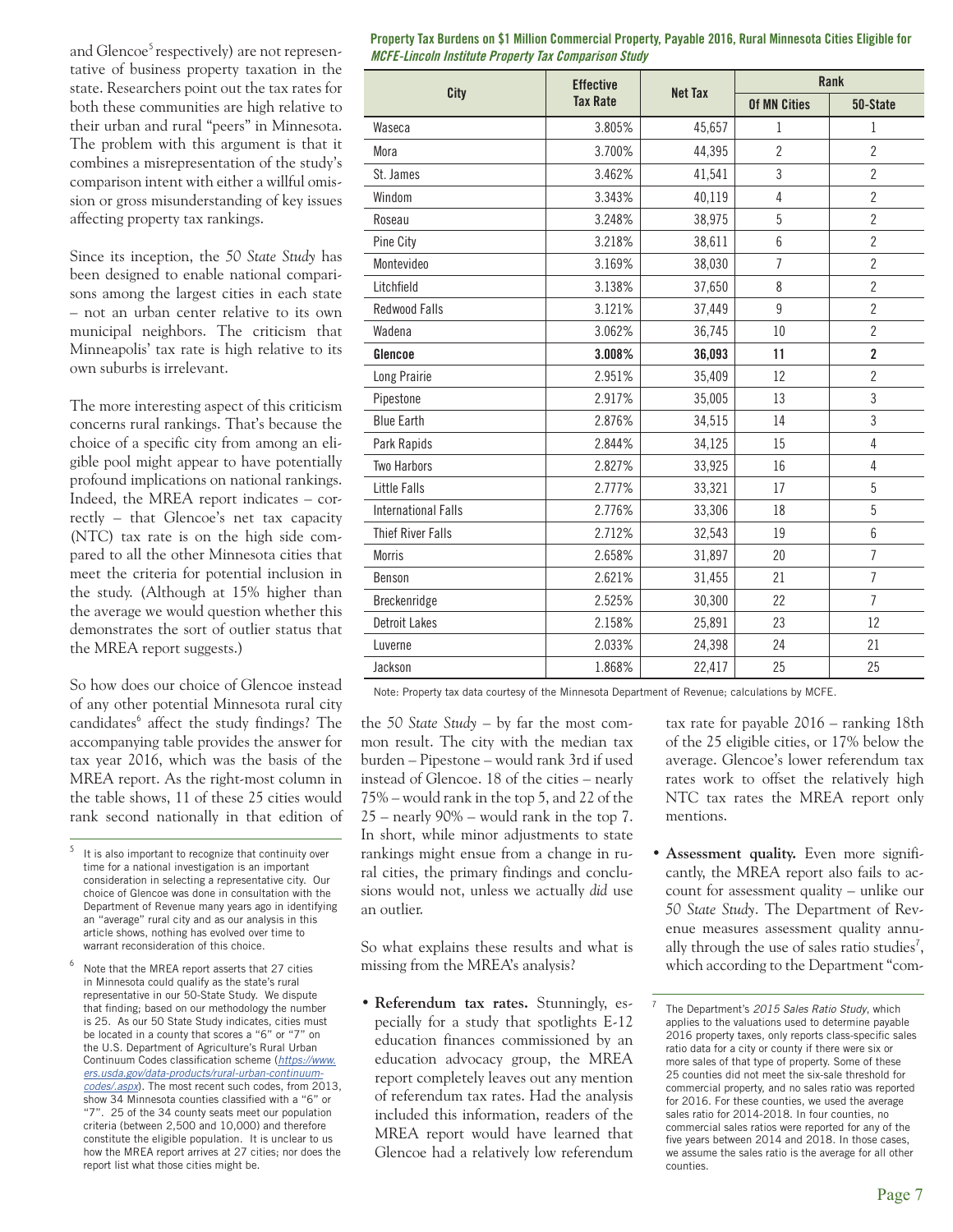pares real estate sales prices to market values calculated by assessors to measure the overall accuracy of their appraisals."

 Assessment quality has a direct impact on local property tax rates because rates are calculated by dividing the total tax levy by the total property value being taxed. Underassessment of property shrinks the tax base and requires a higher tax rate to yield the same property tax levy. The converse is also true: overassessment of property will yield a lower property tax rate, all other things being equal. It is once again surprising that the MREA report would somehow overlook this feature of the property tax system, especially since many of the state's education finance formulas use property values that have been adjusted for assessment quality to ensure that all districts are treated equally.

**• A failure to understand that property tax structural features, rather than local levy decisions, have the predominant influence on interstate tax rankings.**  Business properties in these 25 cities (and for that matter in every city in Minnesota) are all exposed to different local levy amounts. But they all participate together in Minnesota's property tax classification system, are all exposed to the state general levy, are all affected by local government access to state aid programs, are all affected by Minnesota's decisions about how to divide up responsibilities between state and local governments, and all share in the same general limitations the state imposes on alternative local revenue raising authority. No less importantly, all of Minnesota's cities also share in the *absence* of structural features other states may have in place like assessment limitations and levy limits. In short, MREA's report focuses on one piece of the puzzle but does not understand – or chooses to ignore – that with respect to interstate tax rankings, both urban and rural, it is these shared characteristics that have the greatest influence.

#### Here We Go Again, Part 2

The second chronic criticism discussed in great detail in the MREA report is even more technical: a claim that the study's treat-

ment of business personal property<sup>8</sup> understates the property tax advantage Minnesota's exemption of personal property conveys to businesses, thus preventing meaningful or useful interstate comparisons. Specifi-

cally, critics note the tremendous diversity in personal property's share of total property value across the myriad of different commercial property types and assert that the single 83% real/17% personal split on which our commercial rankings are constructed is both an oversimplification and differs from with the Department of Revenue's estimate of a 70%/30% split for commercial property statewide. It follows,

goes the argument, that using assumptions with higher proportions of personal property would show Minnesota in a better light, since more property would be untaxed visà-vis other states. As with the issue of city selection, this criticism combines a misrepresentation of our study with a gross misunderstanding of the tax treatment of personal property nationwide.

Contrary to how it is represented in the MREA report, the *50-State Study* does not purport to analyze an "average" commercial property. In fact, the text explicitly states that the "analysis looks specifically at taxes on office buildings and other commercial properties without inventory on site".<sup>9</sup>Our study purposely uses office property to represent commercial rankings for two reasons. First, this type of property is the predominant form of commercial property in Minnesota. According to estimates we prepared for a 2018 white paper prepared for our Lincoln Institute partners, we identified seven NAICS sectors and one NAICS subsector representing businesses where typical office activities take place.<sup>10</sup> Our modeling indicates that this group encompasses about 55% of total commercial sector property value (both real and personal property).

Second, we also use this subset of property to represent commercial rankings because

**With respect to interstate tax rankings, both urban and rural, it is these shared characteristics that have the greatest influence.**

the concept of "interstate tax competitiveness" applies most readily to this property type. Most other types of commercial businesses – notably retail, construction, restaurants, hospitals and care facilities, and entertainment/recreation facilities – are tied to population centers and the services they demand. New office space generally entails new jobs, which in turn drives economic growth – making tax

competitiveness especially important for this large section of the commercial property tax base.

Report misrepresentation aside, the criticism of our treatment of personal property also suggests ignorance – or purposeful neglect – with regards to how other property tax systems across the nation treat personal property. These oversights neuter the criticism on several fronts:

**• Inclusion of personal property that is already subject to a registration tax.** Embedded in the MREA critique is the faulty assumption that all personal property is, or ought to be, subject in all instances to the property tax. That is highly problematic for commercial business types whose very large personal property shares are already subject to taxation in some other form. A primary difference between our modeling and the modeling done by Revenue is that we remove personal property that is typically subject to a tax in lieu of property taxes including aircraft, watercraft, and motor vehicles.

 Some of the commercial business types the MREA report identifies has having the highest proportions of personal property include Rental/leasing services; (91.1%), Water Transportation (80.5%), Truck (77.0%), Air Transportation (67.5%), and Construction (59.0%). Given that much of their personal property

<sup>8</sup> Broadly speaking, "personal property" is any property outside of land and buildings. Major categories include machinery and equipment, inventories, office equipment and furniture, and motor vehicles.

<sup>9</sup> *50-State Property Tax Comparison Study for Taxes Paid in 2018*, p 19.

<sup>&</sup>lt;sup>10</sup> These are NAICS sectors 51 (Information), 52 (Finance and Insurance), 53 (Real Estate Rental and Leasing), 54 (Professional, Scientific, and Technical Services), 55 (Management of Companies and Enterprises), 61 (Educational Services), and 81 (Other Services); and NAICS subsector 561 (Administrative and Support Services).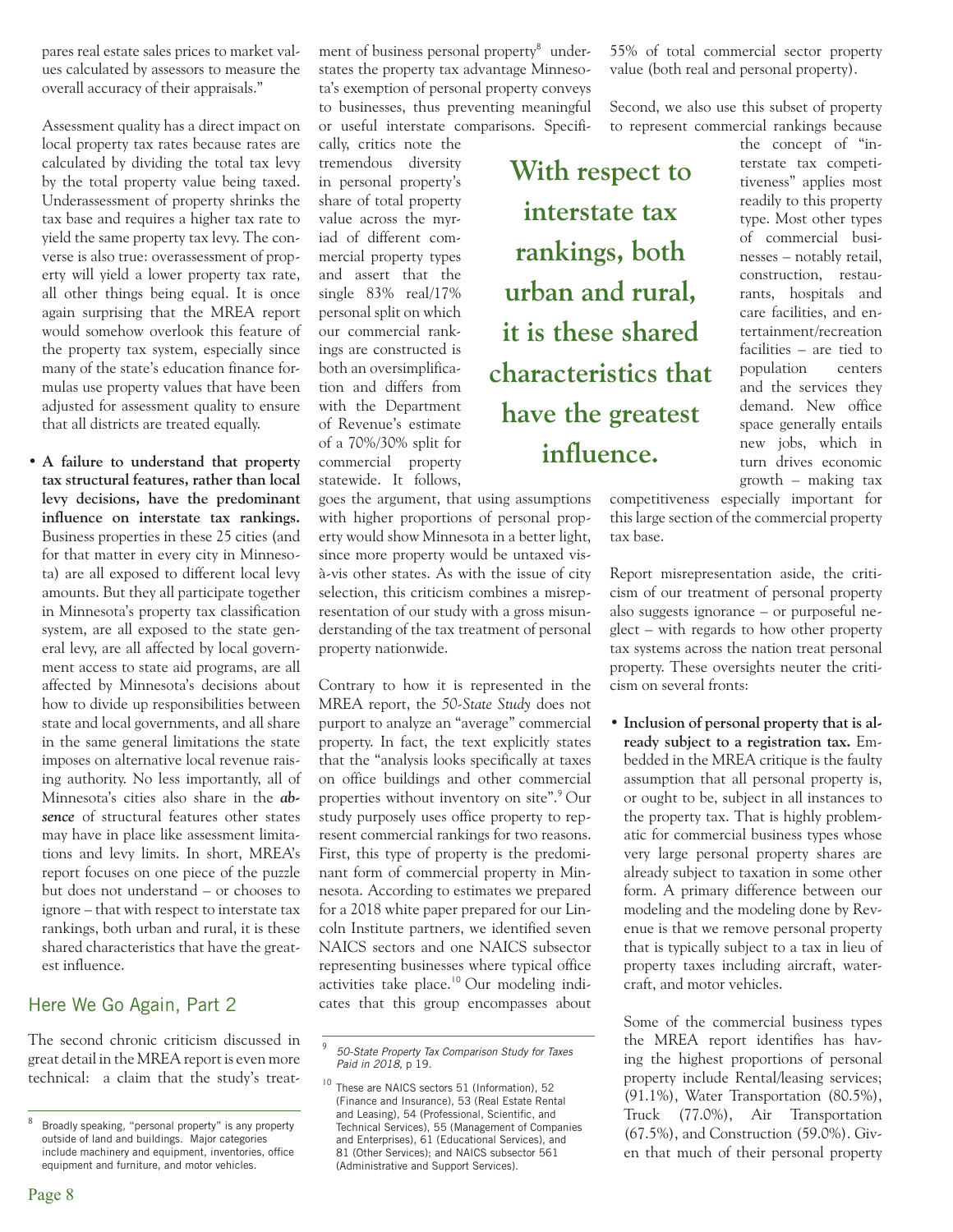are motor vehicles, watercraft, and aircraft that are subject to these alternate forms of taxation, it's disingenuous to suggest that Minnesota's personal property tax exemption somehow advantages these types of businesses on these types of property. (One important side note: when we eliminate these types of property from our modeling, we find that office space has, in total, 82.5% of total property value in land and buildings and 17.5% personal property – very close to the study assumptions of 83.3%/16.7%.)

**• Drastically overstating the importance of Minnesota's personal property tax exemption when it comes to commercial inventories.** The MREA report implies Minnesota's exemption of commercial inventories conveys a major tax benefit that goes unrecognized in the study. What the authors of the MREA report do not seem to understand is that 39 states and the District of Columbia categorically exempt business inventories from property taxation. In four other states, local governments may tax business inventories on an optional basis. Only seven states – Arkansas, Kentucky, Louisiana, Mississippi, Oklahoma, Texas, and West Virginia – mandate property taxation of business inventories. As in our "city choice" findings, modeling a facility with substantial retail inventory has little effect on commercial property tax rankings. When we modeled the property taxes on a \$1 million commercial retail establishment for payable 2016 in our white paper, the property taxes for Minneapolis ranked 11th overall – down slightly from the 9th highest ranking for office space, but nowhere near the reduction that critics assert through the misrepresentation of the taxation of inventories nationwide.

**• Unfamiliarity with state freeport exemptions.** As commercial enterprises which, according to the DOR estimates cited in the MREA report, have 66% of their total value in personal property, wholesale trade businesses are featured prominently in the MREA report as "properties which derive a large advantage from Minnesota's personal property exemption." That might be true if 96% of the urban cities in our study across the nation did not offer similar advantages to wholesalers.

 What critics of the *50 State Study* fail to understand is the importance "freeport

## **From The Director**



We have some important news to share with respect to some MCFE staffing changes over the next few months. It starts with the upcoming departure of an exceptionally talented individual and great friend. Aaron Twait, MCFE's research director for the past 12 years will be leaving MCFE this fall to pursue a new career in the ministry. He will be enrolling in Luther Seminary this September in their Masters in Divinity program. We will miss his keen analysis and insights, Excel wizardry, and ridiculous productivity.

Mark Haveman

Here's the good news, I am exceptionally pleased to announce and welcome Bob DeBoer as MCFE's new Research Director beginning this September. A familiar name in Minnesota public policy circles for decades, Bob was the Director for Policy Development for the Citizens League for nine years. Prior to that he was the Director of Communications for the Office of the State Auditor and also served in several capacities for the Minnesota House of Representatives including Committee Administrator for Taxes and Local Government and as a media specialist and writer for the House Information Office. Bob's extensive experience in research and policy analysis combined with his considerable communication and data skill sets makes him an outstanding addition to the MCFE team.

We have brought Bob on part time during this summer to work with Aaron to familiarize himself with the development of our various studies and workproducts in order to make the transition as smooth as possible.

Over 93 years, a lot of moments of organizational transition have occurred, but we have always been fortunate to have highly talented and dedicated professionals ready to step in and continue our important work. Our good fortune continues. Please join me in thanking Aaron and welcoming Bob when you have the opportunity.

— M. H.

exemptions" have for the property taxes owners of wholesale trade businesses pay. Generally, freeport exemptions apply to goods or merchandise held for short periods of time (the period varies but is generally no more than a year) that are to be shipped to an out-of-state destination. In this way, much if not all of a warehouse's inventory that might otherwise be subject to property taxes is exempt. Our own modeling indicates that inventories are roughly 75% of a warehouse's total personal property. Research done for our 2018 white paper shows that for the 53 urban cities in our payable 2016 report, only businesses in Anchorage and Atlanta were unable to take advantage of a complete freeport exemption. This (again) goes a long way toward negating the advantage Minnesota's blanket personal property exemption provides. As the findings in our white paper show, Minneapolis' ranking for a warehouse with \$1 million of real property for payable 2016 would be 19th highest – down 10 spots from the office space ranking because of the relatively high proportions of other types of personal property besides inventories. But once again Minnesota's personal property exemption does not deliver nearly the level of competitive advantage that critics imply for a commercial property type which constitutes only 15% of the total commercial property value office space represents.

#### And It Will Happen Again in the Future

As our accompanying article on the payable 18 study results finds, Minnesota's business property tax competitiveness/affordability rankings have actually improved this year – influenced by the state general tax levy freeze and \$100,000 valuation exclusion enacted in 2017. Ironically, as we note in our accompanying property tax article, policy architects intended the state general tax to serve as a relief valve should business property tax competitiveness or affordability issues become a concern.